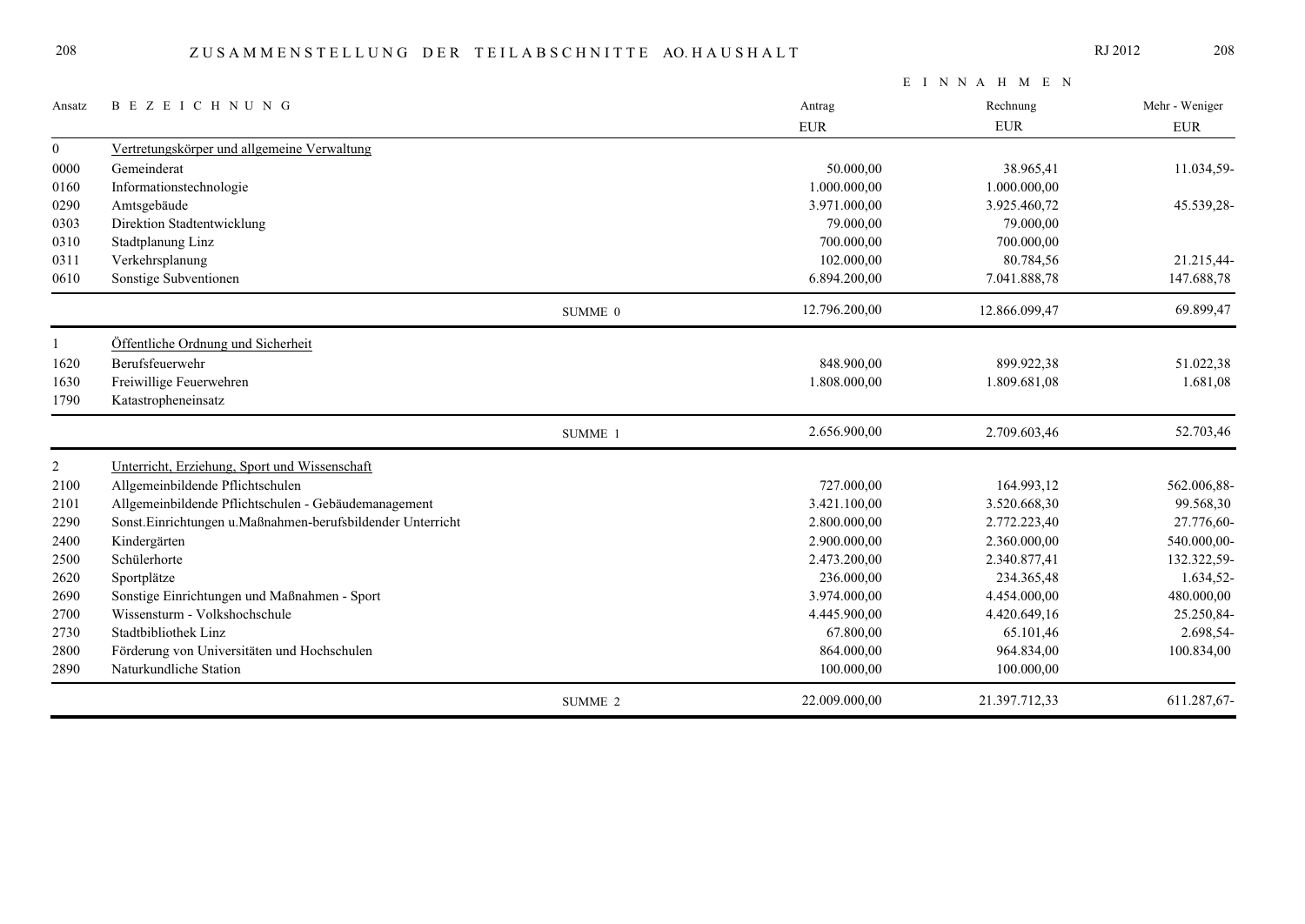| A U S G A B E N |               |               | ZUSCHUSSBEDARF (-) ÜBERSCHUSS |             |            |              |
|-----------------|---------------|---------------|-------------------------------|-------------|------------|--------------|
| Ansatz          | Antrag        | Rechnung      | Mehr-Weniger                  | Antrag      | Rechnung   | Mehr-Weniger |
|                 | ${\rm EUR}$   | <b>EUR</b>    | <b>EUR</b>                    | ${\rm EUR}$ | <b>EUR</b> | <b>EUR</b>   |
| $\overline{0}$  |               |               |                               |             |            |              |
| 0000            | 50.000,00     | 38.965,41     | 11.034,59-                    |             |            |              |
| 0160            | 1.000.000,00  | 1.000.000,00  |                               |             |            |              |
| 0290            | 3.971.000,00  | 3.925.460,72  | 45.539,28-                    |             |            |              |
| 0303            | 79.000,00     | 79.000,00     |                               |             |            |              |
| 0310            | 700.000,00    | 700.000,00    |                               |             |            |              |
| 0311            | 102.000,00    | 80.784,56     | 21.215,44-                    |             |            |              |
| 0610            | 6.894.200,00  | 7.041.888,78  | 147.688,78                    |             |            |              |
|                 | 12.796.200,00 | 12.866.099,47 | 69.899,47                     |             |            |              |
| $\mathbf{1}$    |               |               |                               |             |            |              |
| 1620            | 848.900,00    | 899.922,38    | 51.022,38                     |             |            |              |
| 1630            | 1.808.000,00  | 1.809.681,08  | 1.681,08                      |             |            |              |
| 1790            |               |               |                               |             |            |              |
|                 | 2.656.900,00  | 2.709.603,46  | 52.703,46                     |             |            |              |
| $\overline{2}$  |               |               |                               |             |            |              |
| 2100            | 727.000,00    | 164.993,12    | 562.006,88-                   |             |            |              |
| 2101            | 3.421.100,00  | 3.520.668,30  | 99.568,30                     |             |            |              |
| 2290            | 2.800.000,00  | 2.772.223,40  | 27.776,60-                    |             |            |              |
| 2400            | 2.900.000,00  | 2.360.000,00  | 540.000,00-                   |             |            |              |
| 2500            | 2.473.200,00  | 2.340.877,41  | 132.322,59-                   |             |            |              |
| 2620            | 236.000,00    | 234.365,48    | 1.634,52-                     |             |            |              |
| 2690            | 3.974.000,00  | 4.454.000,00  | 480.000,00                    |             |            |              |
| 2700            | 4.445.900,00  | 4.420.649,16  | 25.250,84-                    |             |            |              |
| 2730            | 67.800,00     | 65.101,46     | 2.698,54-                     |             |            |              |
| 2800            | 864.000,00    | 964.834,00    | 100.834,00                    |             |            |              |
| 2890            | 100.000,00    | 100.000,00    |                               |             |            |              |
|                 | 22.009.000,00 | 21.397.712,33 | 611.287,67-                   |             |            |              |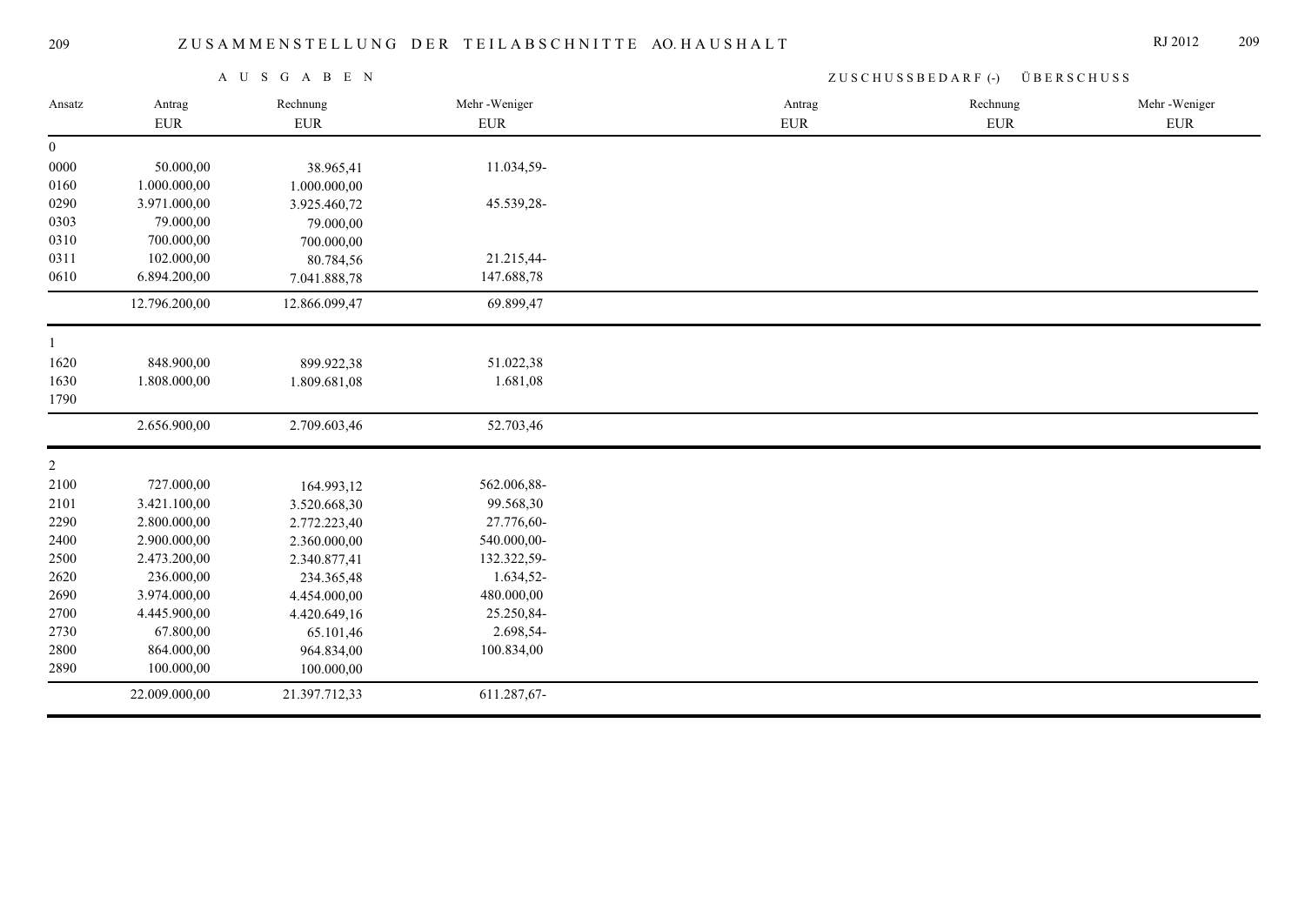|                |                                                            |         |               | EINNAHMEN     |                |
|----------------|------------------------------------------------------------|---------|---------------|---------------|----------------|
| Ansatz         | <b>BEZEICHNUNG</b>                                         |         | Antrag        | Rechnung      | Mehr - Weniger |
|                |                                                            |         | <b>EUR</b>    | <b>EUR</b>    | ${\rm EUR}$    |
| $\mathfrak{Z}$ | Kunst, Kultur und Kultus                                   |         |               |               |                |
| 3290           | Sonst.Einrichtungen u.Maßnahmen-Musik u.darstellende Kunst |         | 7.391.000,00  | 7.391.000,00  |                |
| 3291           | Linzer Veranstaltungsgesellschaft                          |         | 260.000,00    | 400.000,00    | 140.000,00     |
| 3400           | Museen der Stadt Linz                                      |         | 4.311.000,00  | 3.938.492,31  | 372.507,69-    |
| 3500           | ARS ELECTRONICA CENTER - Museum d. 21. Jahrhunderts        |         | 3.200.000,00  | 3.500.000,00  | 300.000,00     |
| 3501           | Salzamt                                                    |         |               | 1.296,00      | 1.296,00       |
| 3510           | Maßnahmen zur Kunstpflege                                  |         | 368.000,00    | 325.965,00    | 42.035,00-     |
| 3630           | Altstadterhaltung und Ortsbildpflege                       |         | 4.875.000,00  | 5.302.519,16  | 427.519,16     |
| 3810           | Kulturelle Belebung der Linzer Stadtteile                  |         |               | 5.833,33      | 5.833,33       |
|                |                                                            | SUMME 3 | 20.405.000,00 | 20.865.105,80 | 460.105,80     |
| $\overline{4}$ | Soziale Wohlfahrt und Wohnbauförderung                     |         |               |               |                |
| 4111           | Geschlossene Sozialhilfe                                   |         |               | 1.790.682,70  | 1.790.682,70   |
| 4290           | Volkshäuser                                                |         | 3.027.400,00  | 2.948.691,14  | 78.708,86-     |
| 4293           | Herbergen                                                  |         | 300.000,00    | 300.000,00    |                |
| 4300           | Krabbelstuben                                              |         | 326.000,00    | 986.000,00    | 660.000,00     |
| 4391           | Erziehungshilfe in Pflegefamilien und Einrichtungen        |         | 200.000,00    | 200.000,00    |                |
| 4890           | Förderung des Wohnbaues und Altwohnhausbesitzes            |         | 3.880.000,00  | 3.902.192,23  | 22.192,23      |
|                |                                                            | SUMME 4 | 7.733.400,00  | 10.127.566,07 | 2.394.166,07   |
| 5              | Gesundheit                                                 |         |               |               |                |
| 5010           | Umwelt- und Technik-Center                                 |         | 2.255.000,00  | 2.266.158,76  | 11.158,76      |
| 5120           | Kinder- und Jugendgesundheit                               |         | 36.000,00     | 9.317,00      | 26.683,00-     |
| 5230           | Lärmbekämpfung                                             |         | 107.000,00    | 106.300,00    | 700,00-        |
| 5300           | Rettungsdienste                                            |         | 400.000,00    | 400.000,00    |                |
|                |                                                            | SUMME 5 | 2.798.000,00  | 2.781.775,76  | 16.224,24-     |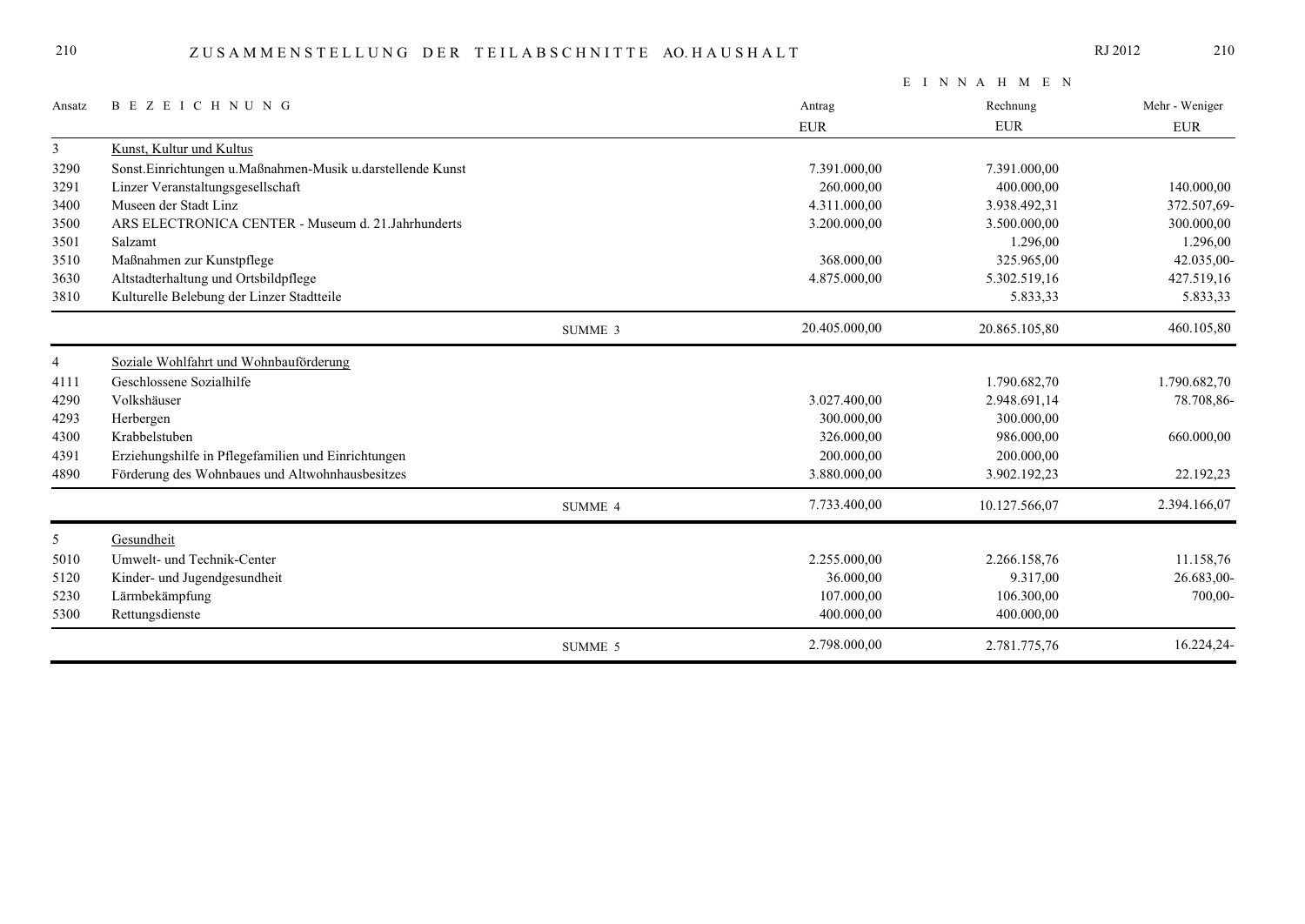|                |               | A U S G A B E N |              | $ZUSCHUSSBEDARF$ (-)<br>ÜBERSCHUSS |            |              |
|----------------|---------------|-----------------|--------------|------------------------------------|------------|--------------|
| Ansatz         | Antrag        | Rechnung        | Mehr-Weniger | Antrag                             | Rechnung   | Mehr-Weniger |
|                | <b>EUR</b>    | ${\rm EUR}$     | ${\rm EUR}$  | <b>EUR</b>                         | <b>EUR</b> | <b>EUR</b>   |
| $\mathfrak{Z}$ |               |                 |              |                                    |            |              |
| 3290           | 7.391.000,00  | 7.391.000,00    |              |                                    |            |              |
| 3291           | 260.000,00    | 400.000,00      | 140.000,00   |                                    |            |              |
| 3400           | 4.311.000,00  | 3.938.492,31    | 372.507,69-  |                                    |            |              |
| 3500           | 3.200.000,00  | 3.500.000,00    | 300.000,00   |                                    |            |              |
| 3501           |               | 1.296,00        | 1.296,00     |                                    |            |              |
| 3510           | 368.000,00    | 325.965,00      | 42.035,00-   |                                    |            |              |
| 3630           | 4.875.000,00  | 5.302.519,16    | 427.519,16   |                                    |            |              |
| 3810           |               | 5.833,33        | 5.833,33     |                                    |            |              |
|                | 20.405.000,00 | 20.865.105,80   | 460.105,80   |                                    |            |              |
| $\overline{4}$ |               |                 |              |                                    |            |              |
| 4111           |               | 1.790.682,70    | 1.790.682,70 |                                    |            |              |
| 4290           | 3.027.400,00  | 2.948.691,14    | 78.708,86-   |                                    |            |              |
| 4293           | 300.000,00    | 300.000,00      |              |                                    |            |              |
| 4300           | 326.000,00    | 986.000,00      | 660.000,00   |                                    |            |              |
| 4391           | 200.000,00    | 200.000,00      |              |                                    |            |              |
| 4890           | 3.880.000,00  | 3.902.192,23    | 22.192,23    |                                    |            |              |
|                | 7.733.400,00  | 10.127.566,07   | 2.394.166,07 |                                    |            |              |
| 5 <sup>5</sup> |               |                 |              |                                    |            |              |
| 5010           | 2.255.000,00  | 2.266.158,76    | 11.158,76    |                                    |            |              |
| 5120           | 36.000,00     | 9.317,00        | 26.683,00-   |                                    |            |              |
| 5230           | 107.000,00    | 106.300,00      | 700,00-      |                                    |            |              |
| 5300           | 400.000,00    | 400.000,00      |              |                                    |            |              |
|                | 2.798.000,00  | 2.781.775,76    | 16.224,24-   |                                    |            |              |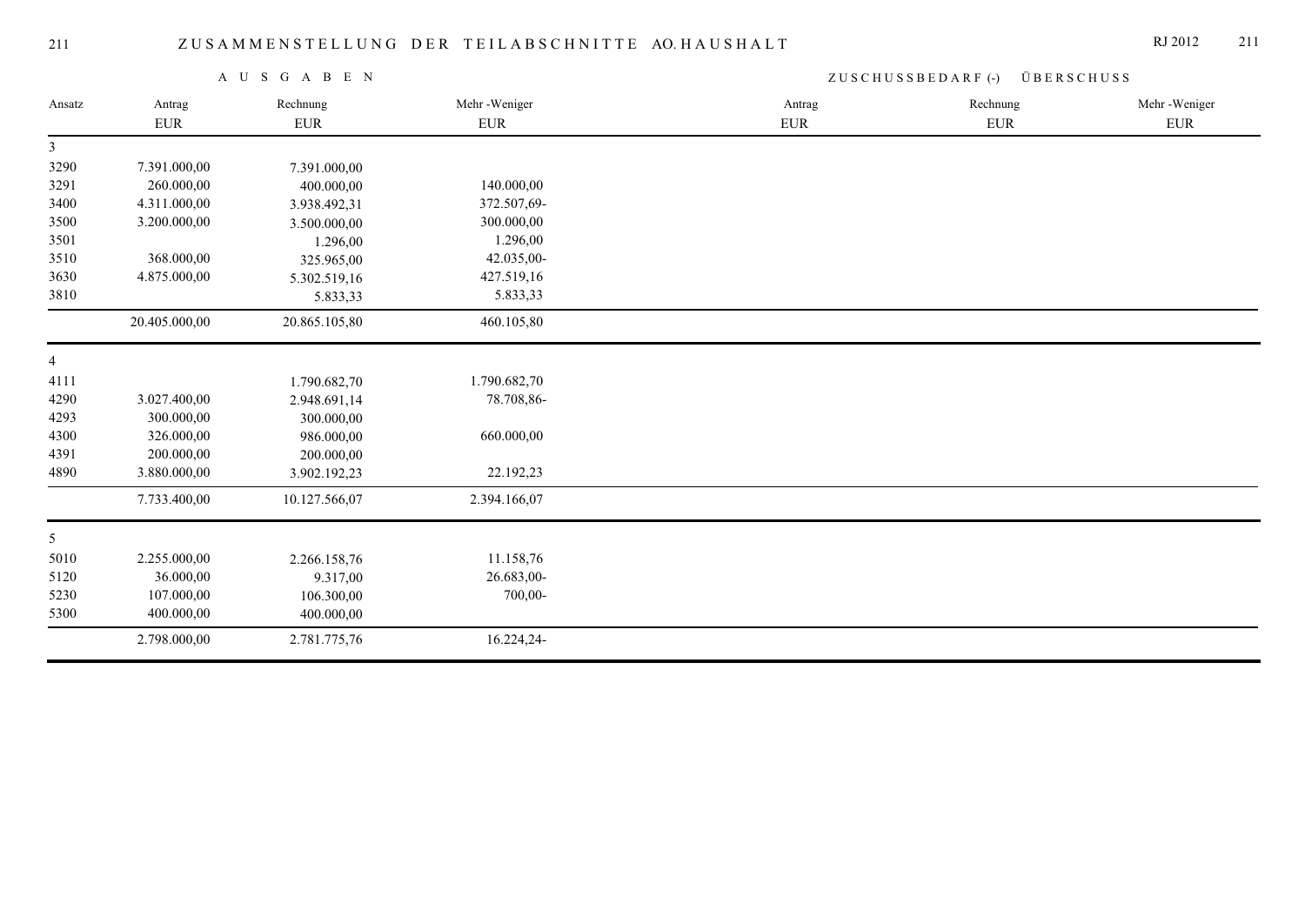|        |                                                       |         |               | EINNAHMEN     |                |
|--------|-------------------------------------------------------|---------|---------------|---------------|----------------|
| Ansatz | <b>BEZEICHNUNG</b>                                    |         | Antrag        | Rechnung      | Mehr - Weniger |
|        |                                                       |         | <b>EUR</b>    | <b>EUR</b>    | <b>EUR</b>     |
| 6      | Straßen- und Wasserbau, Verkehr                       |         |               |               |                |
| 6100   | <b>Bundesstraßen</b>                                  |         | 4.800.000,00  | 4.800.000,00  |                |
| 6110   | Landesstraßen                                         |         | 322.000,00    | 272.000,00    | 50.000,00-     |
| 6120   | Gemeindestraßen - Straßenerhaltung                    |         | 14.635.000,00 | 14.774.124,47 | 139.124,47     |
| 6121   | Gemeindestraßen - Straßenneubau                       |         | 27.928.000,00 | 25.142.553,05 | 2.785.446,95-  |
| 6122   | Brücken und Objekte                                   |         | 3.701.000,00  | 2.341.952,28  | 1.359.047,72-  |
| 6290   | Allgemeiner Wasserbau, sonstige Maßnahmen             |         | 309.000,00    | 143.445,20    | 165.554,80-    |
| 6300   | Hochwasserregulierung bei Bundesflüssen               |         | 1.218.000,00  | 805.434,43    | 412.565,57-    |
| 6390   | Uferschutzbauten, Bachregulierungen, Gewässeraufsicht |         | 23.000,00     | 23.000,00     |                |
| 6400   | Einrichtungen und Maßnahmen nach der StVO             |         | 1.435.000,00  | 1.462.369,41  | 27.369,41      |
| 6510   | Sonstige Schienenwege                                 |         | 638.000,00    | 638.000,00    |                |
|        |                                                       | SUMME 6 | 55.009.000,00 | 50.402.878,84 | 4.606.121,16-  |
| 7      | Wirtschaftsförderung                                  |         |               |               |                |
| 7890   | Förderung von Handel, Gewerbe und Industrie           |         | 251.000,00    | 219.853,55    | 31.146,45-     |
|        |                                                       | SUMME 7 | 251.000,00    | 219.853,55    | 31.146,45-     |
| $8\,$  | Dienstleistungen                                      |         |               |               |                |
| 8120   | WC-Anlagen                                            |         | 185.000,00    | 185.000,00    |                |
| 8140   | Straßenreinigung und Winterdienst                     |         | 966.000,00    | 784.316,49    | 181.683,51-    |
| 8150   | Öffentliche Anlagen                                   |         | 3.300.000,00  | 3.173.124,21  | 126.875,79-    |
| 8151   | Kinderspielplätze                                     |         | 180.000,00    | 142.914,83    | 37.085,17-     |
| 8160   | Öffentliche Beleuchtung und öffentliche Uhren         |         | 5.254.000,00  | 4.881.348,08  | 372.651,92-    |
| 8400   | Grundbesitz                                           |         | 14.500.000,00 | 10.357.926,82 | 4.142.073,18-  |
| 8401   | Grundbesitz - Öffentliches Gut                        |         |               | 1.495.726,76  | 1.495.726,76   |
| 8530   | Wohn- und Geschäftsgebäude                            |         | 8.821.700,00  | 7.116.201,21  | 1.705.498,79-  |
| 8532   | Wohn- und Geschäftsgebäude nach MRG                   |         | 26.000,00     | 3.958,00      | 22.042,00-     |
| 8590   | Märkte                                                |         | 3.190.000,00  | 3.238.556,91  | 48.556,91      |
| 8600   | Stadtgärtnerei                                        |         |               |               |                |
| 8782   | Seniorenzentren der Stadt Linz                        |         | 2.424.000,00  | 2.397.324,56  | 26.675,44-     |
| 8790   | Linz AG                                               |         | 15.276.000,00 | 15.343.836,23 | 67.836,23      |
| 8950   | Design Center Linz                                    |         | 100.000,00    | 100.000,00    |                |
| 8993   | Städtische Immobiliengesellschaften                   |         | 21.916.000,00 | 21.915.999,98 | $0,02-$        |
| 8994   | Allgemeines öffentliches Krankenhaus der Stadt Linz   |         | 18.000.000,00 | 18.000.074,25 | 74,25          |
|        |                                                       | SUMME 8 | 94.138.700,00 | 89.136.308,33 | 5.002.391,67-  |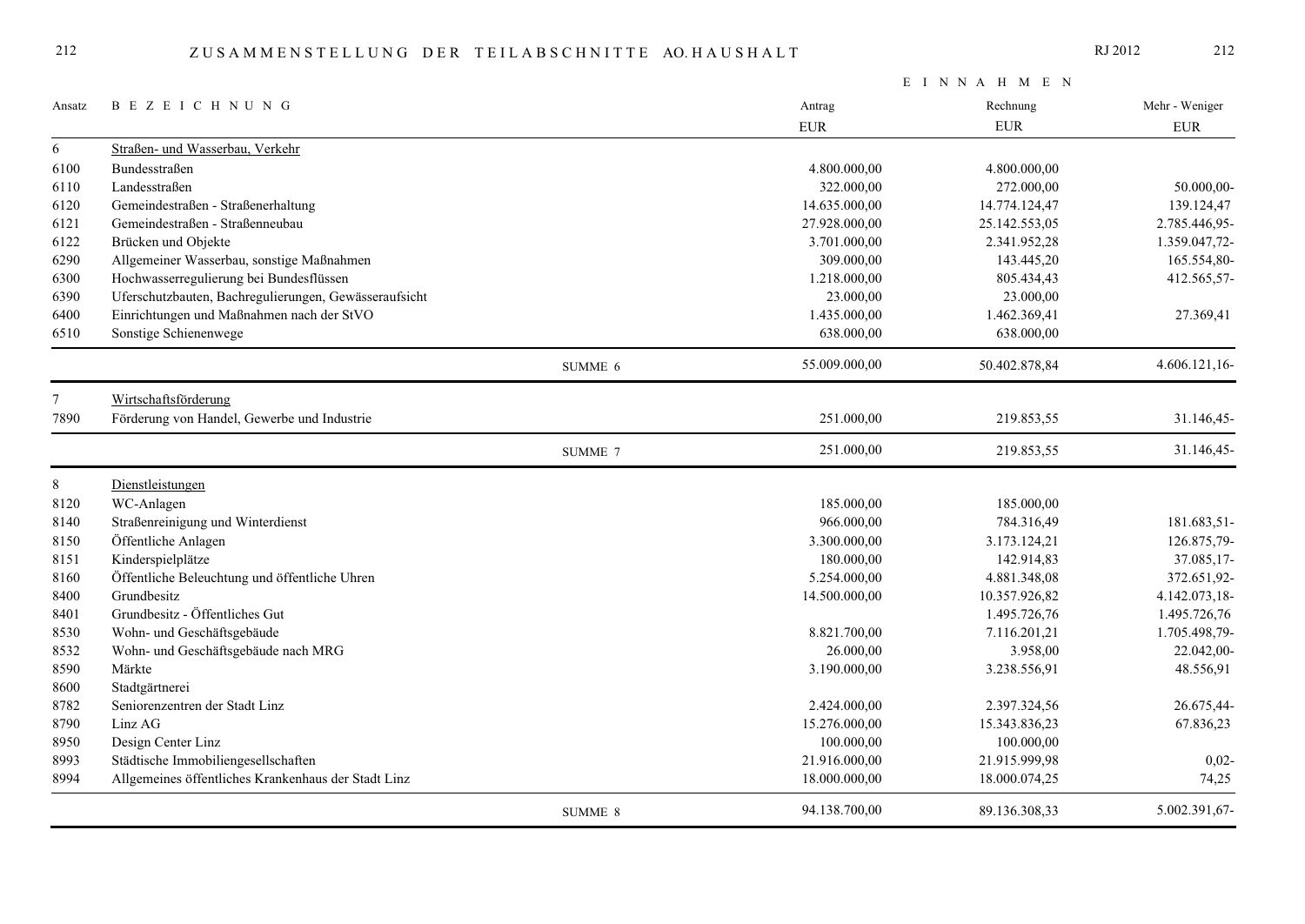|                |               | A U S G A B E N |               | ZUSCHUSSBEDARF (-) ÜBERSCHUSS |             |              |  |
|----------------|---------------|-----------------|---------------|-------------------------------|-------------|--------------|--|
| Ansatz         | Antrag        | Rechnung        | Mehr-Weniger  | Antrag                        | Rechnung    | Mehr-Weniger |  |
|                | ${\rm EUR}$   | <b>EUR</b>      | ${\rm EUR}$   | ${\rm EUR}$                   | ${\rm EUR}$ | ${\rm EUR}$  |  |
| 6              |               |                 |               |                               |             |              |  |
| 6100           | 4.800.000,00  | 4.800.000,00    |               |                               |             |              |  |
| 6110           | 322.000,00    | 272.000,00      | 50.000,00-    |                               |             |              |  |
| 6120           | 14.635.000,00 | 14.774.124,47   | 139.124,47    |                               |             |              |  |
| 6121           | 27.928.000,00 | 25.142.553,05   | 2.785.446,95- |                               |             |              |  |
| 6122           | 3.701.000,00  | 2.341.952,28    | 1.359.047,72- |                               |             |              |  |
| 6290           | 309.000,00    | 143.445,20      | 165.554,80-   |                               |             |              |  |
| 6300           | 1.218.000,00  | 805.434,43      | 412.565,57-   |                               |             |              |  |
| 6390           | 23.000,00     | 23.000,00       |               |                               |             |              |  |
| 6400           | 1.435.000,00  | 1.462.369,41    | 27.369,41     |                               |             |              |  |
| 6510           | 638.000,00    | 638.000,00      |               |                               |             |              |  |
|                | 55.009.000,00 | 50.402.878,84   | 4.606.121,16- |                               |             |              |  |
| $7\phantom{.}$ |               |                 |               |                               |             |              |  |
| 7890           | 251.000,00    | 219.853,55      | 31.146,45-    |                               |             |              |  |
|                | 251.000,00    | 219.853,55      | 31.146,45-    |                               |             |              |  |
| $8\,$          |               |                 |               |                               |             |              |  |
| 8120           | 185.000,00    | 185.000,00      |               |                               |             |              |  |
| 8140           | 966.000,00    | 784.316,49      | 181.683,51-   |                               |             |              |  |
| 8150           | 3.300.000,00  | 3.173.124,21    | 126.875,79-   |                               |             |              |  |
| 8151           | 180.000,00    | 142.914,83      | 37.085,17-    |                               |             |              |  |
| 8160           | 5.254.000,00  | 4.881.348,08    | 372.651,92-   |                               |             |              |  |
| 8400           | 14.500.000,00 | 10.357.926,82   | 4.142.073,18- |                               |             |              |  |
| 8401           |               | 1.495.726,76    | 1.495.726,76  |                               |             |              |  |
| 8530           | 8.821.700,00  | 7.116.201,21    | 1.705.498,79- |                               |             |              |  |
| 8532           | 26.000,00     | 3.958,00        | 22.042,00-    |                               |             |              |  |
| 8590           | 3.190.000,00  | 3.238.556,91    | 48.556,91     |                               |             |              |  |
| 8600           |               |                 |               |                               |             |              |  |
| 8782           | 2.424.000,00  | 2.397.324,56    | 26.675,44-    |                               |             |              |  |
| 8790           | 15.276.000,00 | 15.343.836,23   | 67.836,23     |                               |             |              |  |
| 8950           | 100.000,00    | 100.000,00      |               |                               |             |              |  |
| 8993           | 21.916.000,00 | 21.915.999,98   | $0,02-$       |                               |             |              |  |
| 8994           | 18.000.000,00 | 18.000.074,25   | 74,25         |                               |             |              |  |
|                | 94.138.700,00 | 89.136.308,33   | 5.002.391,67- |                               |             |              |  |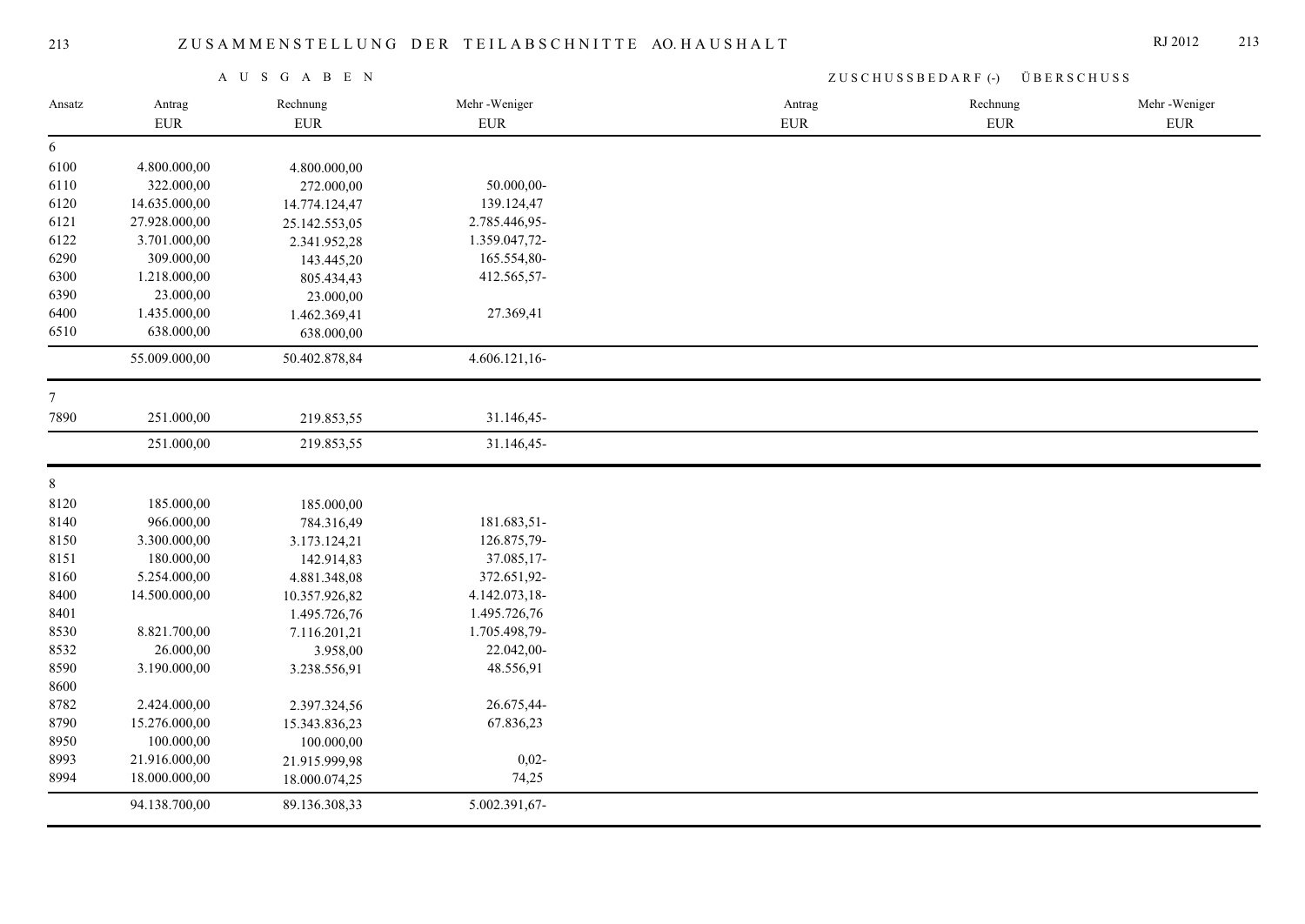## ZUSAMMENSTELLUNG DER TEILABSCHNITTE AO.HAUSHALT

|        |                       | EINNAH MEN |              |              |                |  |
|--------|-----------------------|------------|--------------|--------------|----------------|--|
| Ansatz | B E Z E I C H N U N G |            | Antrag       | Rechnung     | Mehr - Weniger |  |
|        |                       |            | <b>EUR</b>   | EUR          | <b>EUR</b>     |  |
| 9      | Finanzwirtschaft      |            |              |              |                |  |
| 9001   | Stadtkämmerei         |            | 800.000,00   |              | 800.000,00-    |  |
| 9140   | Beteiligungen         |            | 4.454.000,00 | 4.549.288,77 | 95.288,77      |  |
| 9400   | Bedarfszuweisungen    |            | 1.230.000,00 | 723.700,00   | 506.300,00-    |  |
|        |                       | SUMME 9    | 6.484.000,00 | 5.272.988,77 | 1.211.011,23-  |  |